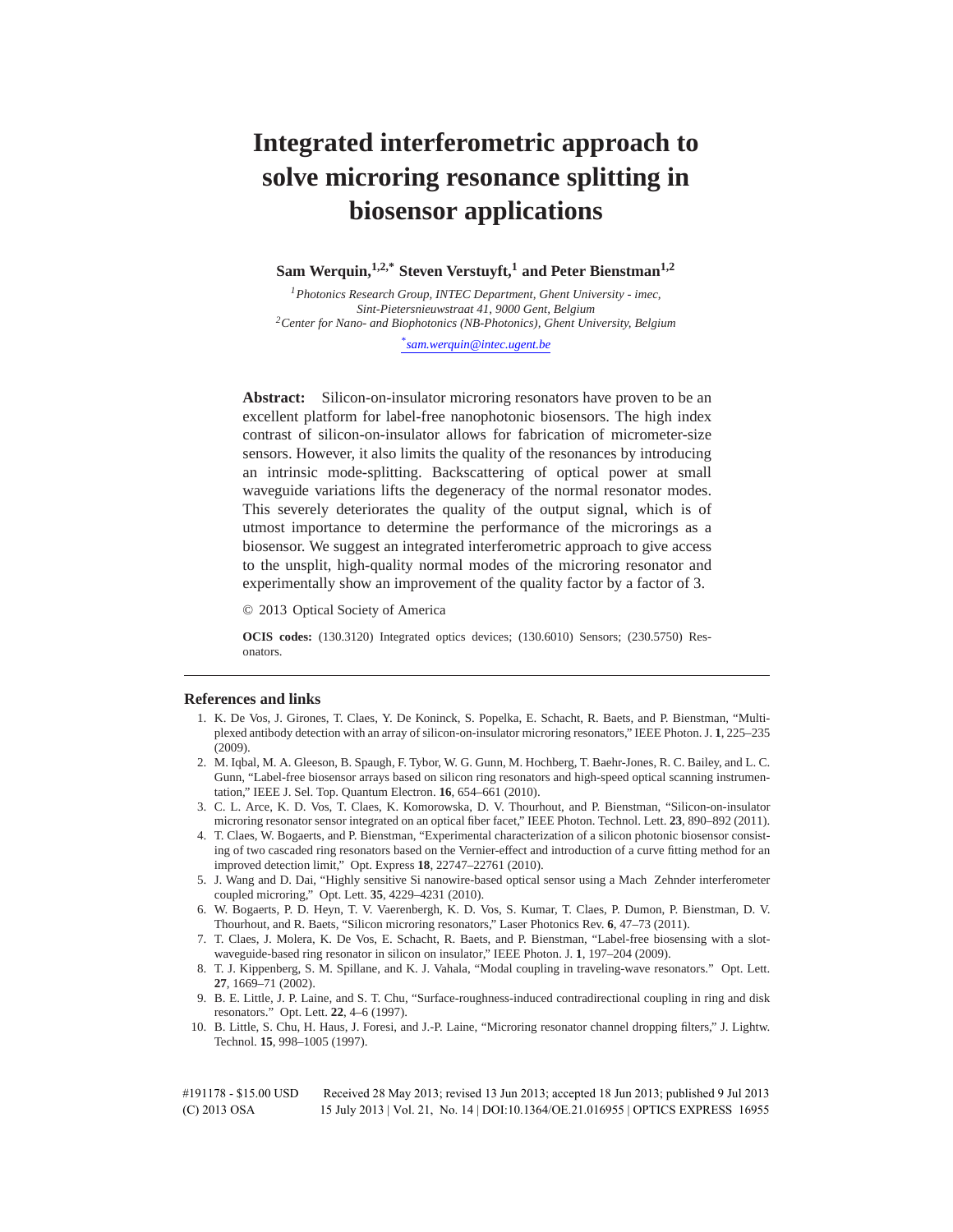- 11. J. Knittel, T. G. McRae, K. H. Lee, and W. P. Bowen, "Interferometric detection of mode splitting for whispering gallery mode biosensors," Appl. Phys. Lett. **97**, 123704 (2010).
- 12. J. Hu, X. Sun, A. Agarwal, and L. C. Kimerling, "Design guidelines for optical resonator biochemical sensors," J. Opt. Soc. Am. B **26**, 1032–1041 (2009).
- 13. G. Roelkens, D. Vermeulen, R. Selvaraja, SHalir, W. Bogaerts, and D. V. Thourhout, "Grating-based optical fiber interfaces for silicon-on-insulator photonic integrated circuits," IEEE J. Sel. Top. Quantum Electron. **17**, 571–580  $(2011).$ <br>14. The
- 14. The Dow Chemical Company, "Cyclotene advanced electronics resins," (2013), http://www.dow.com/cyclotene/prod/402235.htm.
- 15. S. Stankovic, R. Jones, J. Heck, M. Sysak, D. Van Thourhout, and G. Roelkens, "Die-to-die adhesive bonding procedure for evanescently-coupled photonic devices," Electrochem. Solid-State Lett. **14**, H326 (2011).
- 16. K. V. Acoleyen, K. Komorowska, and W. Bogaerts, "One-dimensional off-chip beam steering and shaping using optical phased arrays on silicon-on-insulator," J. Lightwave Technol. **29**, 3500–3505 (2011).

### **1. Introduction**

Silicon-on-insulator (SOI) microring resonators have proven to be an excellent platform for label-free nanophotonic biosensors. The high index contrast of SOI allows for fabrication of micrometer-size sensors, which makes microring resonators excellent candidates for highly multiplexed assays [1, 2]. It also allows for integration of a sensor on an optical fiber tip, opening the door to in-vivo applications [3]. By combining microrings in advanced sensing configurations, it is also shown that their sensitivity can be improved significantly [4, 5]. The high index contrast of the SOI-platform causes high confinement of the optical fields in the waveguides, which makes the microrings very sensitive to changes on the waveguide surface. This explains their very high sensitivity to biomaterials, but at the same time, waveguide roughness causes scattering of the guided light. This degrades the quality factor of the resonances and can ultimately lead to splitting of the resonance [6]. Because the detection limit of a microring biosensor is directly related to the quality of the ring resonance, a high Q-factor is of primordial importance in sensing applications [7]. When implementing the microring sensor as a biosensor, concequences of resonance splitting can become even worse. In a biosensor device, the resonance wavelength will be tracked automatically by a fitting algorithm. This works fine for unsplit resonances, but unpredictable resonance splitting can introduce aliasing in the recorded binding curve signal. Since the resonance splitting in a microring sensor can easily amount to a measurable erroneous shift, unexpected resonance splitting can result in fitting errors and severely compromise a recorded binding curve. As it is partly a consequence of random process variations on the waveguide edges, it is impossible to predict its strength. Therefore, the influence of resonance splitting can be more severe than limiting the detection limit. Jumps between both modes of a split resonance can lead to false positive or even false negative results when the sensor is implemented in a lab-on-a-chip setting. In this paper, we present an integrated interferometric approach to resolve the resonance splitting of a microring resonantor on a single chip. A theoretical model is confirmed by experimental results and an improvement of the resonance quality by a factor of 3 is obtained.

# **2. Origin of resonance splitting**

A perfectly symmetric microring resonator mode in the absense of a bus waveguide is twofold degenerate. Both clockwise (CW) and counterclockwise (CCW) propagation are possible in the microring and both modes are uncoupled. This degeneracy is lifted when the CW-mode and CCW-mode become coupled, e.g. by surface roughness on the waveguide edges and by the proximity of bus waveguides. These deviations from circular symmetry cause forward propagating light to scatter back into the opposite direction, exciting a CCW-mode from a CW-mode and vice versa. Standing-wave modes as a symmetric and antisymmetric superposition of the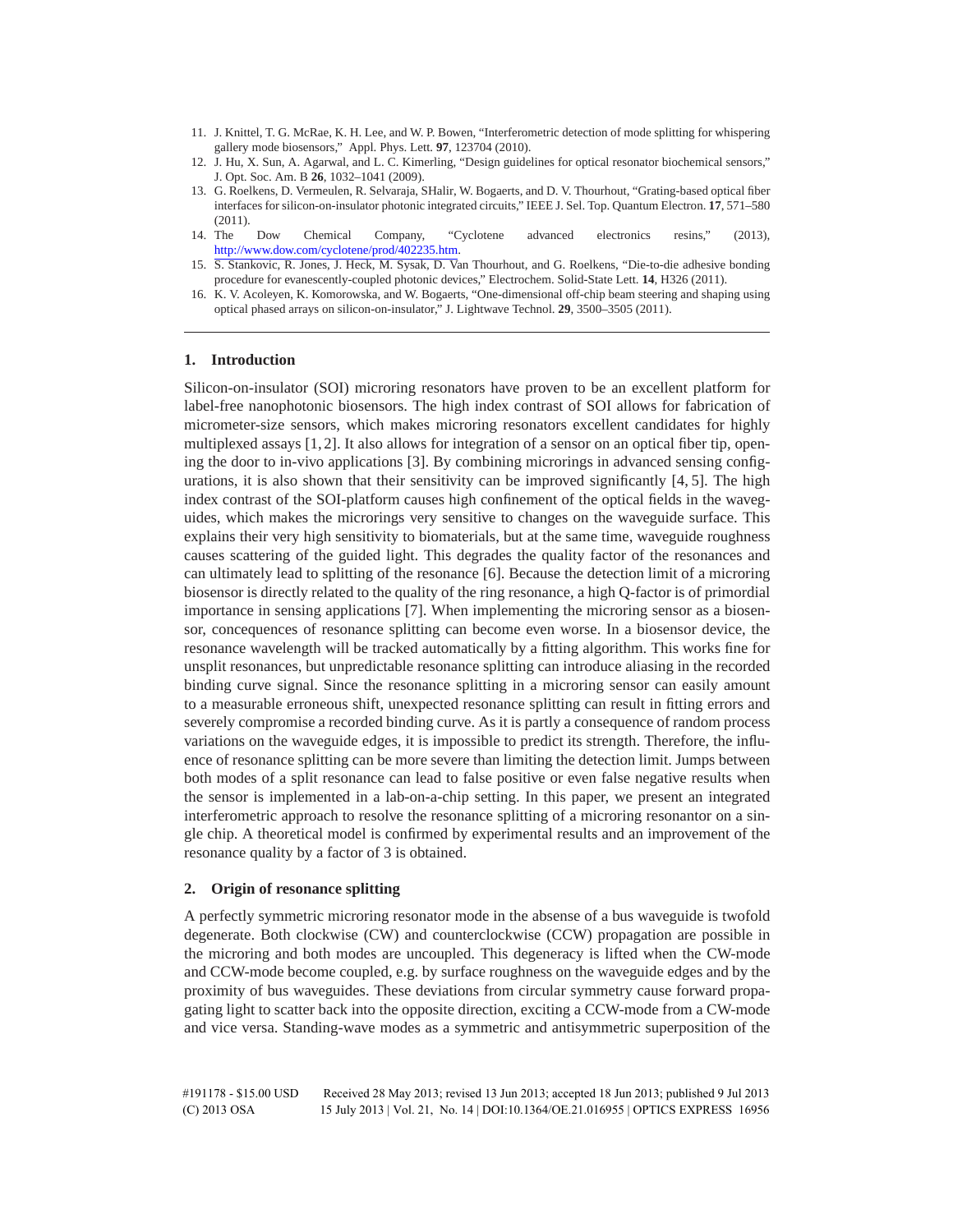traveling waves can now be considered as the new eigenmodes of the system. They will however no longer be degenerate as a consequence of the symmetry breaking coupling [8]. If the linewidth of the resonance is small enough to distinguish both modes, the resonance splitting will be visible in the output signal. This occurs for high quality resonances, when the backreflected power exceeds the coupling losses of the resonator. A critical relation between reflected power and microring coupling is derived in [9].



Fig. 1. Measured spectra for add-drop microring resonator showing resonance splitting and backscattered power

Evidence of the importance of backreflected power is provided in Fig. 1, which shows both the pass-port and add-port spectrum of a microring in add-drop configuration. The microring is designed to have a roundtrip length of  $36\mu m$  and a power coupling ratio of 6 percent. Since only the input port is excited, no power should be present in the CCW-mode and the add port should remain dark. The measurement shows that backscattering in the microring waveguide cannot be neglected, resulting in significant power in the add port and resonance splitting in the pass-signal amounting up to 50 pm. Using the simple coupled harmonic oscillator model described in [8], one can easily derive expressions for the CW and CCW-modes of a microring resonator coupled to a waveguide in the all-pass configuration. The coupled mode system is described by by equation 1:

$$
\frac{d c_W}{dt} = i\Delta \omega a_{CW} - \frac{1}{2\tau} a_{CW} + \frac{i}{2\gamma} a_{CW} + \kappa s
$$
\n
$$
\frac{d a_{CW}}{dt} = i\Delta \omega a_{CW} - \frac{1}{2\tau} a_{CW} + \frac{i}{2\gamma} a_{CW}
$$
\n(1)

Here, *a* is the amplitude of the CW and CCW-modes  $(|a|^2)$  is the energy stored in the CW and CCW-modes, respectively) and *s* represents the field in the input waveguide( $|s|^2$  is the input power). The frequency of the lightwave is detuned by  $\Delta\omega$  with respect to the resonance frequency of the resonator.  $\tau$  is the lifetime of photons in the resonator and is determined by the total losses of the coupled microring resonator. The photon lifetime is related to the quality factor (Q) of the microring as  $Q = \omega \tau$ . *κ* describes the coupling from the input wave to the resonator mode. By associating a lifetime  $\kappa = \sqrt{1/\tau_{ext}}$  to the coupling coefficient, intrinsic resonator losses can be distinguished from coupling losses as  $1/\tau = 1/\tau_{ext} + 1/\tau_0$ .  $\tau_0$  is determined by material absorption and scattering losses in the microring waveguide. Losses in the bends and directional coupler also contribute to the intrinsic amplitude decay in the reso-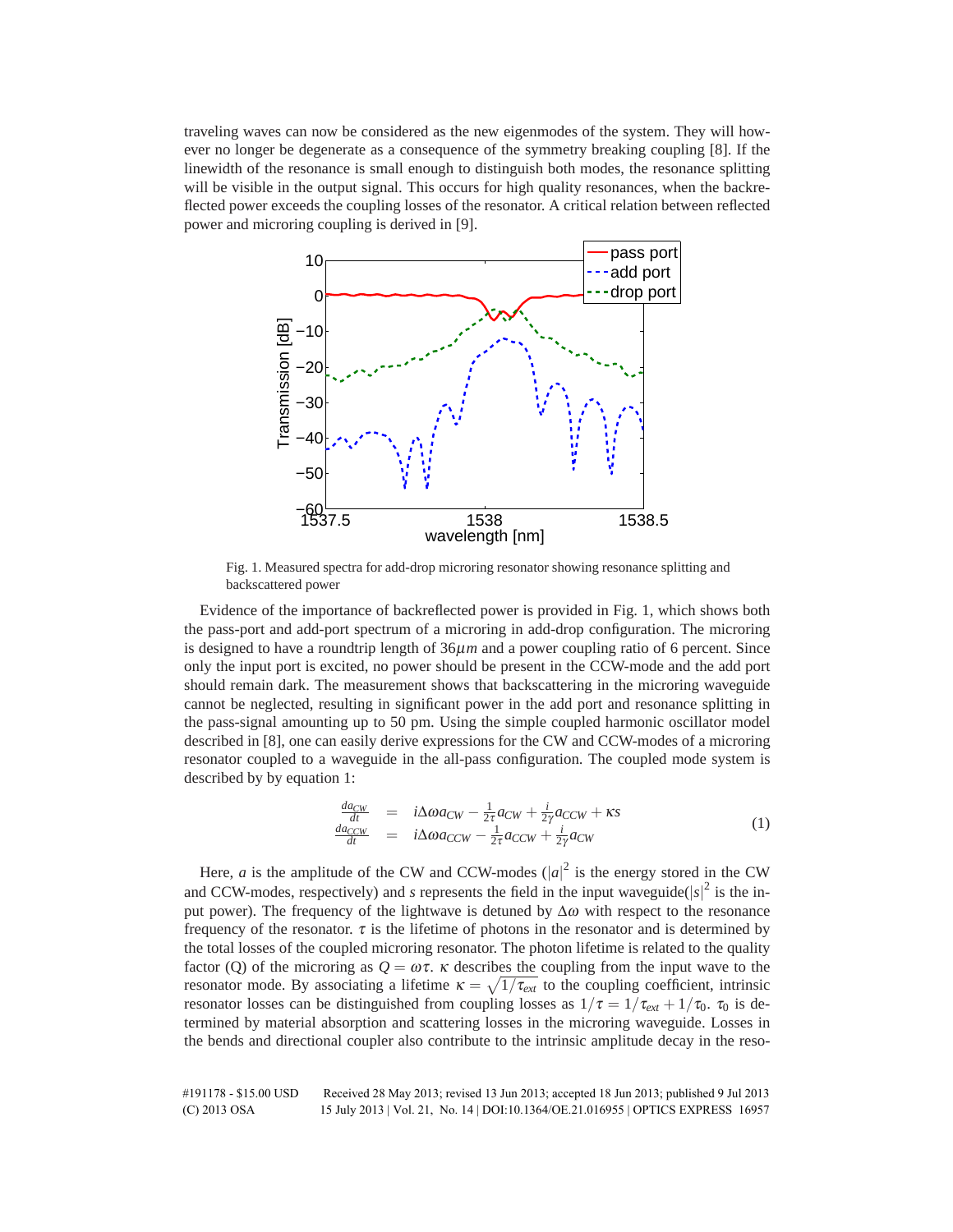nator. As explained in [10], the traditionally used power coupling coefficient  $K$  can be readily translated to the coupling coefficient  $\kappa$  used in this description. The coupling between CW and CCW-mode is described by the scattering lifetime γ. The eigenmodes of the coupled system in equation 1 are a symmetric and antisymmetric superposition of the CW and CCW-mode. The complex amplitudes of these new eigenmodes are given by equation 2:

$$
a_{+} = \frac{1}{\sqrt{2}} (a_{CW} + a_{CCW}) = \frac{1}{\sqrt{2}} \frac{-\kappa s}{i \left( \Delta \omega + \frac{1}{2\gamma} \right) - \frac{1}{2\tau}} a_{-} = \frac{1}{\sqrt{2}} (a_{CW} - a_{CCW}) = \frac{1}{\sqrt{2}} \frac{-\kappa s}{i \left( \Delta \omega - \frac{1}{2\gamma} \right) - \frac{1}{2\tau}}
$$
(2)

From equation 2, it is clear that the eigenmodes are centered around the new eigenfrequencies  $\omega = \omega_0 \pm 1/2\gamma$ . They each have a linewidth of  $1/\tau$ , determined by the losses of the coupled microring. The results from equation 2 can be used to calculate both the CW and CCW-mode as well as the transmitted and reflected fields for the microring coupled to an input waveguide by using the relations from equation 3:

$$
t = s + \kappa a_{CW} \quad \text{and} \quad r = \kappa a_{CCW} \tag{3}
$$



Fig. 2. Measured spectrum of all-pass microring with resonance splitting. The full line gives the theoretical transmission after fitting the model parameters

When comparing the theoretical transmission to the recorded transmission spectrum of an all-pass microring resonator, we obtain the results from Fig. 2. The resulting fitted parameter values indicate a quality factor of  $Q = 20850$  for the eigenmodes. The mode splitting amounts to  $\Delta \lambda = 79$ *pm* and the power coupling ratio of the directional coupler is  $K^2 = 0.0332$ , which corresponds well to the projected design value for critical coupling. This is summarized in table 1.

|  | Table 1. Model parameter values |
|--|---------------------------------|
|--|---------------------------------|

| parameter |                            | chacteristic |                   |
|-----------|----------------------------|--------------|-------------------|
| ĸ         | $2.1 \times 10^5 s^{-1/2}$ |              | 0.033             |
| $\gamma$  | $1.6 \times 10^{-11} s$    | Λλ           | $79 \, \text{pm}$ |
|           | $1.7 \times 10^{-11} s$    |              | 20850             |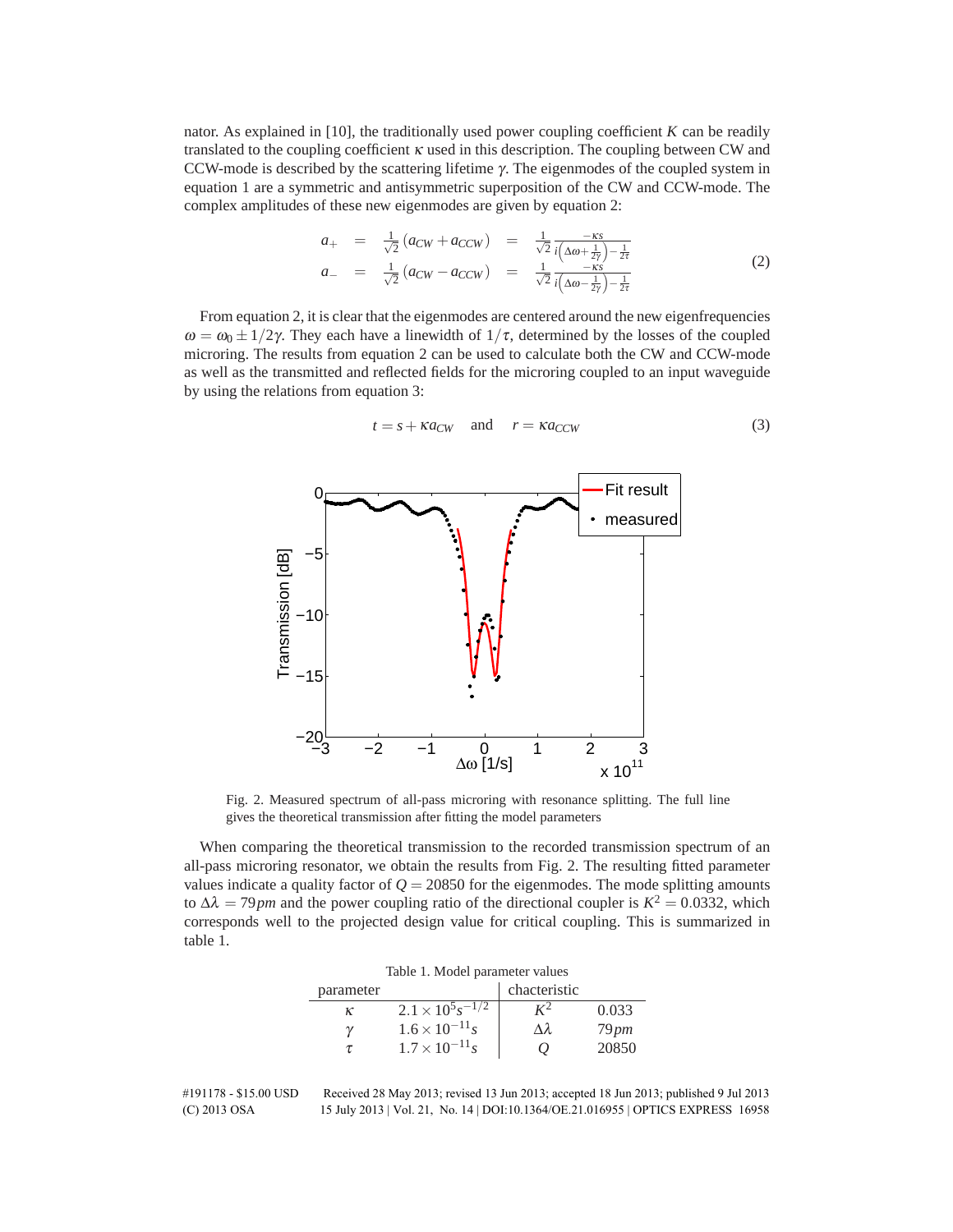#### **3. Integrated interferometric circuit**

As demonstrated in [11], in the context of a fiber-based system, an interferometric approach can be used to retrieve the unsplit modes of the microring resonator in an output signal. However, such a fiber-based setup is difficult to stabilize and to integrate. Therefore, we have implemented this in an integrated circuit on a single SOI-chip. A layout of the circuit is provided in Fig. 3. Vertical grating couplers are used to couple light from a tunable laser lightsource into the circuit and collect the power at the output. The input light excites the CW-mode in the microring resonator, which in turn excites the CCW-mode as a consequence of mode coupling. The normal modes of the microring resonator are the symmetric and antisymmetric superposition of the CW and CCW-mode, given by equation 2. If the coupling per unit time between the bus waveguide and the microring is represented by  $\kappa$ , the fields transmitted and reflected by the resonator are again given by equation 3. Here,  $s = a_{in}/\sqrt{2}$  and  $|a_{in}|^2$  is the total input power.



Fig. 3. Schematic representation of the integrated interferometric circuit

The input light is first passed through a 3dB combiner before coupling into the microring. The CW propagating light will couple back to the waveguide to constitute the transmitted field. The CCW propagating light will form the reflected field when coupling back to the waveguide. The input combiner acts as a splitter for the reflected light which is guided through a feedback arm towards a 2x2 multi mode interference (MMI) coupler. The transmitted light is passed to a 3dB MMI-splitter. It is split equally between output 1 and the 2x2 MMI coupler, where it is recombined with the reflected light. The signals from the 2x2 coupler are the result of interference between the transmitted and reflected fields and are collected in output 2 and 3. For the case of a perfect 2x2 MMI coupler, the fields at the output ports for given input fields *E*<sub>1</sub> and *E*<sub>2</sub> are  $1/\sqrt{2}$  (*E*<sub>1</sub>  $\pm iE_2$ ). There is a quadrature phase relationship between both output signals. We can summarize the output fields of the interferometric circuit in equation 4:

$$
out_1 = \frac{1}{\sqrt{2}}t \nout_2 = \frac{1}{2}(\frac{1}{\sqrt{2}}a_{in} + \kappa a_{CW} + e^{i\phi} \kappa a_{CCW}) \nout_3 = \frac{1}{2}(\frac{1}{\sqrt{2}}a_{in} + \kappa a_{CW} - e^{i\phi} \kappa a_{CCW})
$$
\n(4)

Here, φ is the phase difference between the interfering transmitted and reflected fields. We find that output 1 is always proportional to the pass-signal of the microring resonator in the allpass configuration. To obtain the required output signals in output 2 and 3, the phase difference  $\phi$  between the transmitted and reflected wave has to be controlled carefully. In this case, this is done by processing a titanium-gold heater on the feedback waveguide. By setting the current through the heater, we can tune the phase difference to the required value. If it is a multiple of  $\pi$ , we see from equation 4 that the signals in output 2 and 3 are given by the sum of a constant and a signal proportional to the complex amplitudes of the normal modes of the resonator, given by equation 2. In other words, the spectral shape of the signals in output 2 and 3 will be identical to this of the complex amplitudes of the eigenmodes. This means we will have access to the unsplit, high-Q normal modes of the cavity. Since the detection limit of a biosensor is limited by the quality factor of the resonance [12] - higher resonator Q-factors give rise to lower detection limits - this provides a tool to improve the detection limit significantly. Even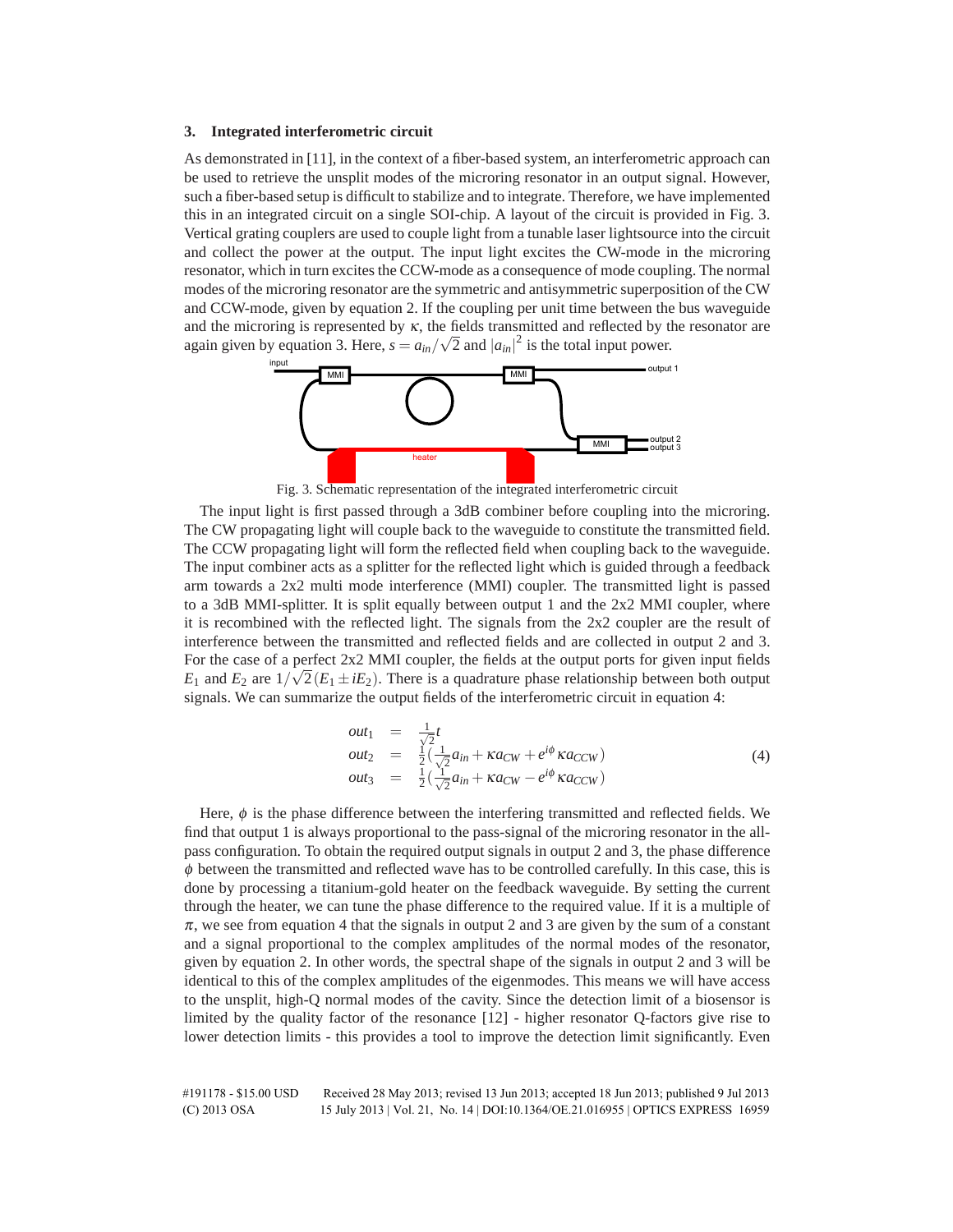worse, fitting errors introduced by resonance splitting can cause jumps between both modes of a split resonance that lead to false positive or even false negative results when the sensor is implemented in a lab-on-a-chip setting.

## **4. Fabrication and calibration**

The circuit from Fig. 3 is designed and processed in a CMOS pilot line at imec. Using the vertical in- and output couplers on the waveguides [13], the chip can easily be measured in a fiber-to-fiber configuration. The process of depositing tuning heaters on the feedback waveguide is straightforward and requires no high-accuracy allignment steps. To limit optical losses induced by the heater metal, a polymer layer of approximately  $1\mu m$  is deposited on the chip surface prior to heater definition. For this layer, the photopatternable resin Cyclotene 4022-25 [14] is used to allow the definition of windows over critical device structures. The polymer is derived from B-staged bisbenzocyclobutene (BCB) and is widely used for various post-processing steps on SOI-chips for near-infrared applications [15]. After developement, photo-BCB covering the microring, grating couplers and 2x2 MMI is removed.



Fig. 4. Microscope image of lithographically opened BCB layer. The arrows indicate the edge of the 2x2 MMI that is covered by BCB residue

Figure 4 shows the 2x2 MMI and the edge of the BCB layer. The tuning heater is then processed on the chip with locally opened BCB cover. For that purpose, a lithographic lift-off procedure is used [16]. The heater measures 450 by 2*.*5μ*m* with large contact pads for easy probing. For characterization of the tuning heater, a Mach-Zehnder-Interferometer (MZI) is used. By comparing the output intensity of the MZI to the theoretical cosine squared interference pattern for different heater currents, we were able to determine the quadratic relationship between heater current and phase change as  $\phi = 0.4 \frac{rad}{m_A^2} \times I^2$ . This confirms the phase change in the heated waveguide is proportional to the dissipated power in the metalic heater. The resulting calibration curve is shown in Fig. 5. A phase range of  $2\pi$  is obtained for heater currents from 0 to 4*mA*.



Fig. 5. Calibration curve for tuning heater. A phase range of  $2\pi$  is obtained for heater currents from 0 to 4*mA*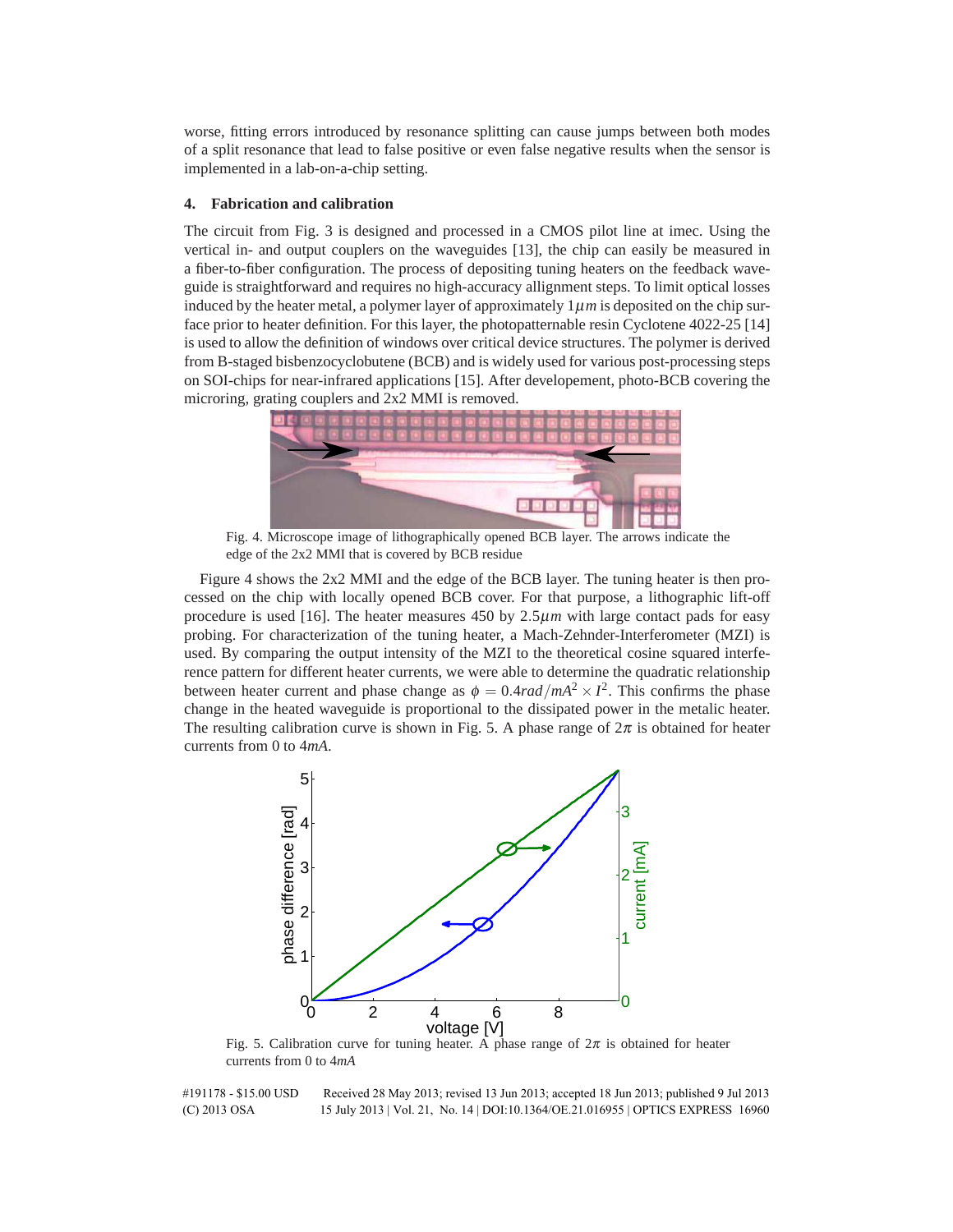#### **5. Experimental results**

The fabricated chip with integrated interferometric circuit is mounted on a vertical optical setup for fiber-to-fiber characterization. To obtain the measured spectra, a TUNICS tunable laser source is used to generate the input signals. Output intensities are measured by a HP-8153 optical power meter. The laser wavelength is swept in 5*pm* steps while power is recorded. Setting the heater current gives us the ability to change the resonance state in the output signals from one normal mode, over the severely split intermediate state to the other normal mode.



Fig. 6. Interferometric output signals for different phase difference between reflected and transmitted field: (top) output 2 (bottom) output 3. The full line gives the theoretically predicted signals and the dotted line gives the experimentally recorded power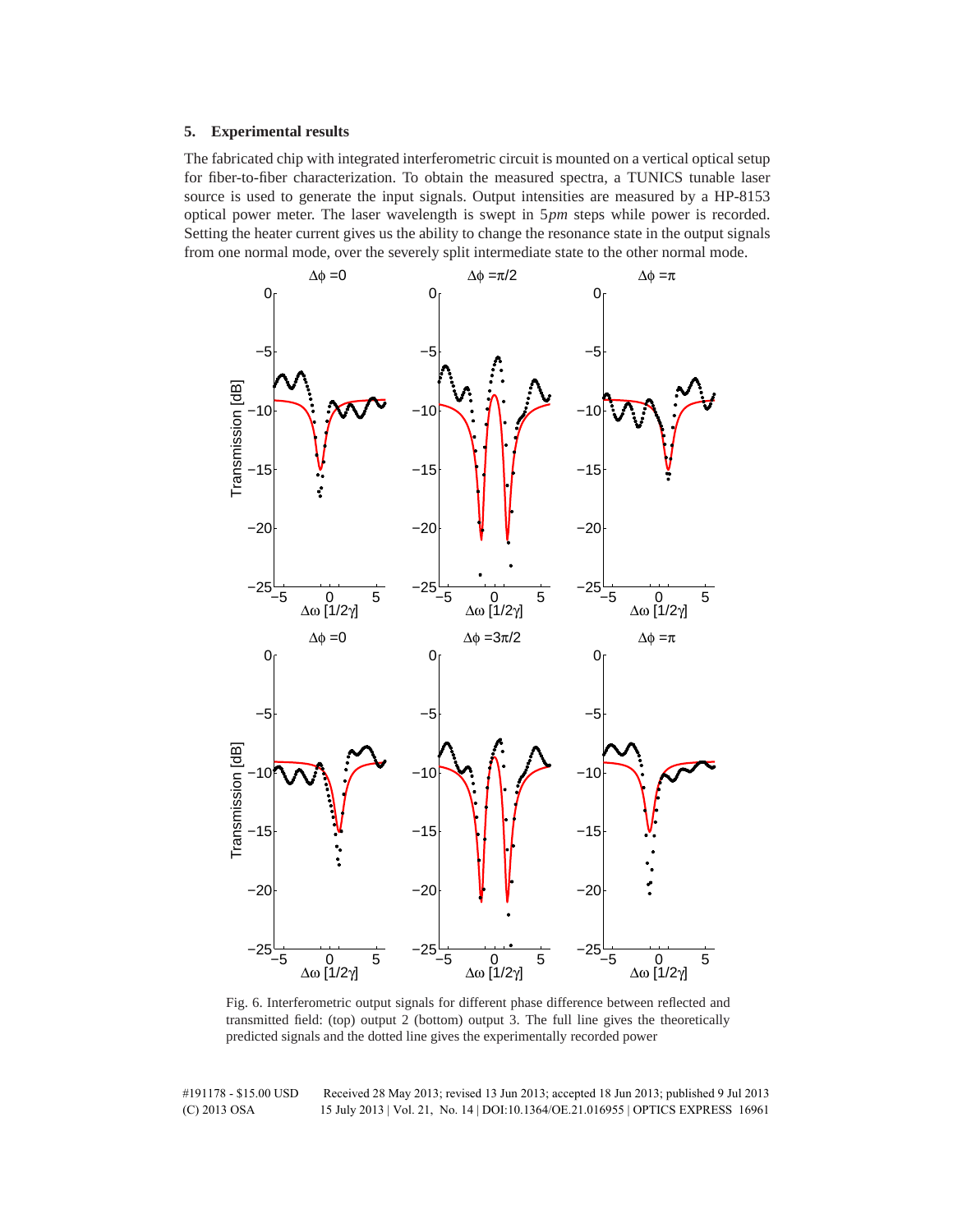This is demonstrated in Fig. 6 where recorded spectra of the output couplers are shown for different phase differences between the interfering waves. In this figure, the theoretically predicted output signals according to equation 4 are also provided. The values for the model parameters are given by table 1. The correspondence between theory and experiment shows we have a good understanding of the physical effects in the microring resonator. We have to remark the 2x2 MMI is particularly sensitive to processing variations that effect its transmission characteristics. The proximity of the BCB layer to one edge of the MMI, which is seen on Fig. 4, generates an assymetric coupler transmission. This results in a extra phase shift of approximately  $\pi/2$  in the transmission from input port 2 to output port 3, which was determined by fitting. This phase change has already been accounted for in the theoretical model and heater currents have been adapted accordingly.



Fig. 7. Split all-pass transmission and interferometric output signals showing unsplit modes for a phase difference  $\Delta \phi = 0$ . Output power of output 1 has been scaled for clarity

The width and corresponding quality factors of the recorded eigenmode spectra compare favourably to those of the resonance signal in output 1, as can be seen from Fig. 7. When determined based on the fitted model of equation 2, we obtain a width of 50*pm* for the unsplit eigenmodes and one of 130*pm* for the split all-pass transmission. Since the limit of detection (LOD) scales with the square root of the resonance width, this technique provides a potential LOD improvement with a factor 1*.*6. One could argue that the total width of the transmission resonance is not a good measure for estimating detection limits. However, when the resonance splitting  $\Delta \lambda$  is less than or equal to the width of the individual normal modes, splitting will be obscured while still causing significant broadening of the resonance dip. In that case, a fit to the more narrow unsplit mode revealed by this interferometric approach will always be more accurate and provide limit of detection improvements up to a factor  $\sqrt{2}$ , while at the same time eliminating the chance of false positive or negative detections due to intrinsic microring effects.

#### **6. Conclusion**

In this paper, we demonstrate the successful integration of an interferometric circuit to resolve resonance splitting on a SOI-chip. We also show that a simple theoretical model of coupled harmonic oscillators can adequately describe the microring mode splitting. Using a tuning heater, we can sweep the phase difference between the combining reflected and transmitted fields of the